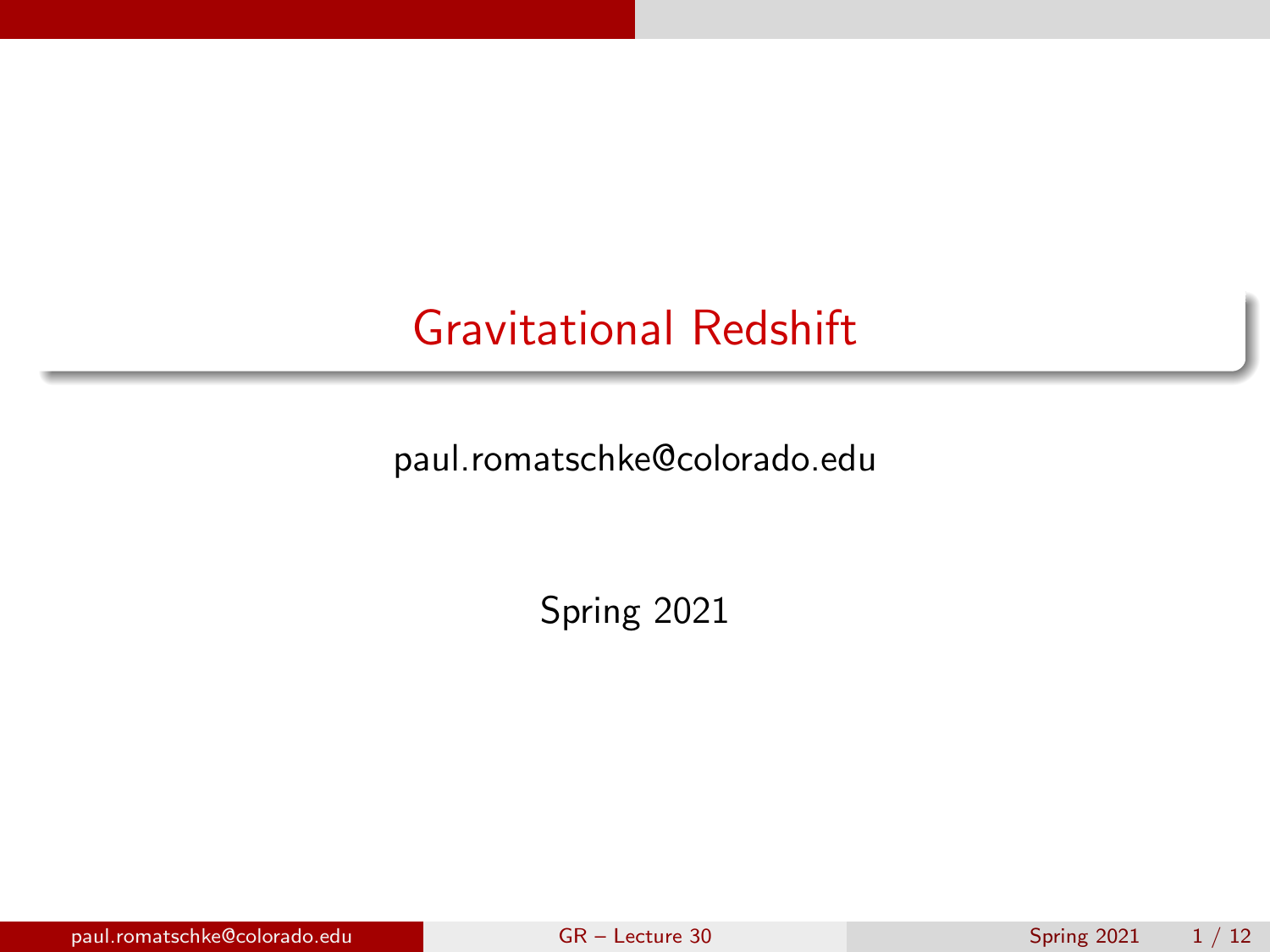- In lecture 29, we found that photons get delayed when climbing out of a gravitational well
- In this lecture, we focus on another curious property of photons climbing out of a gravitational well
- We will show that photons are *redshifted*, that is, their frequency (and energy) is lowered when climbing out of a gravitational well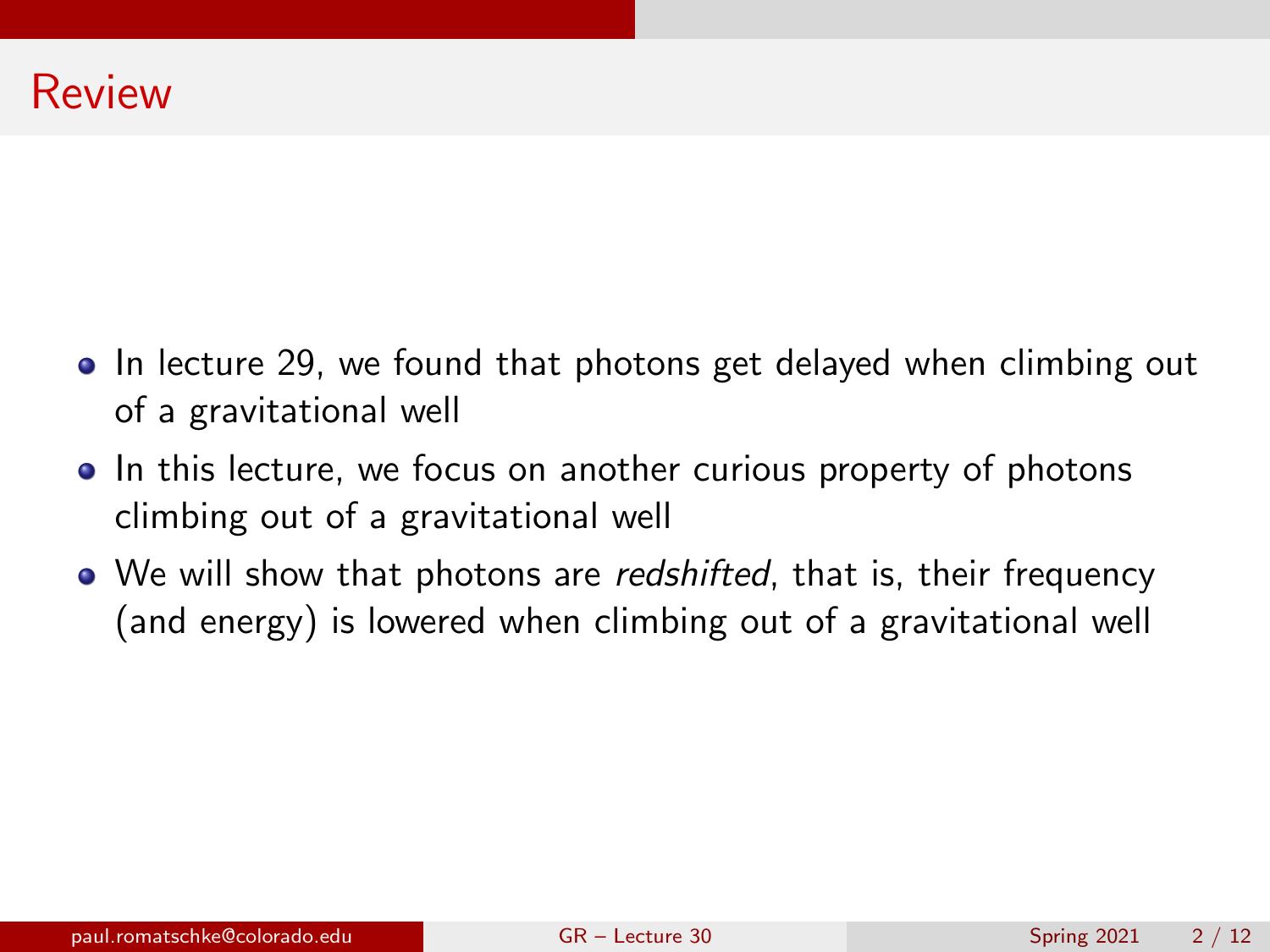# The Doppler Effect

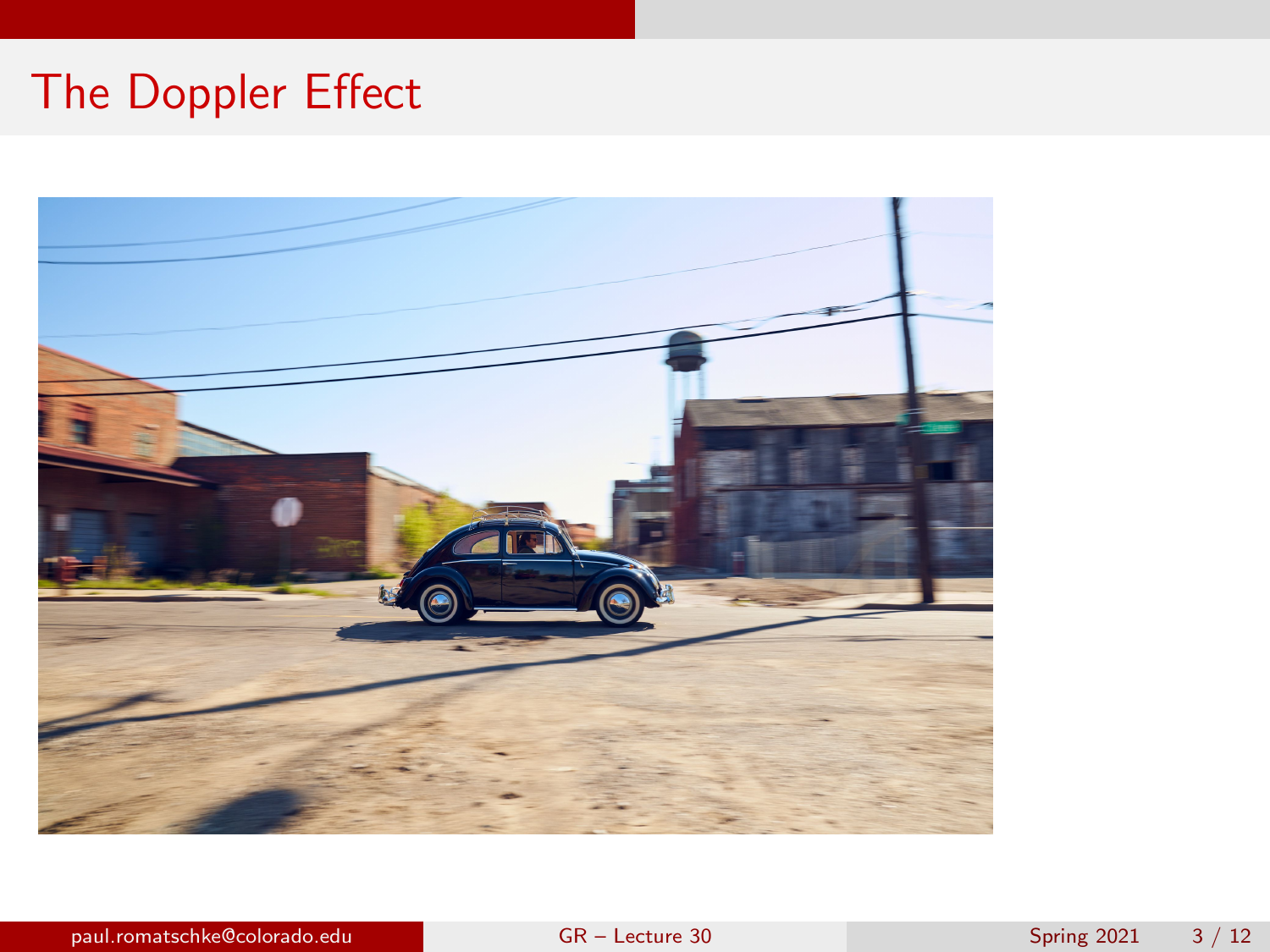# Special Relativistic Doppler Effect





paul.romatschke@colorado.edu [GR – Lecture 30](#page-0-0) Spring 2021 4 / 12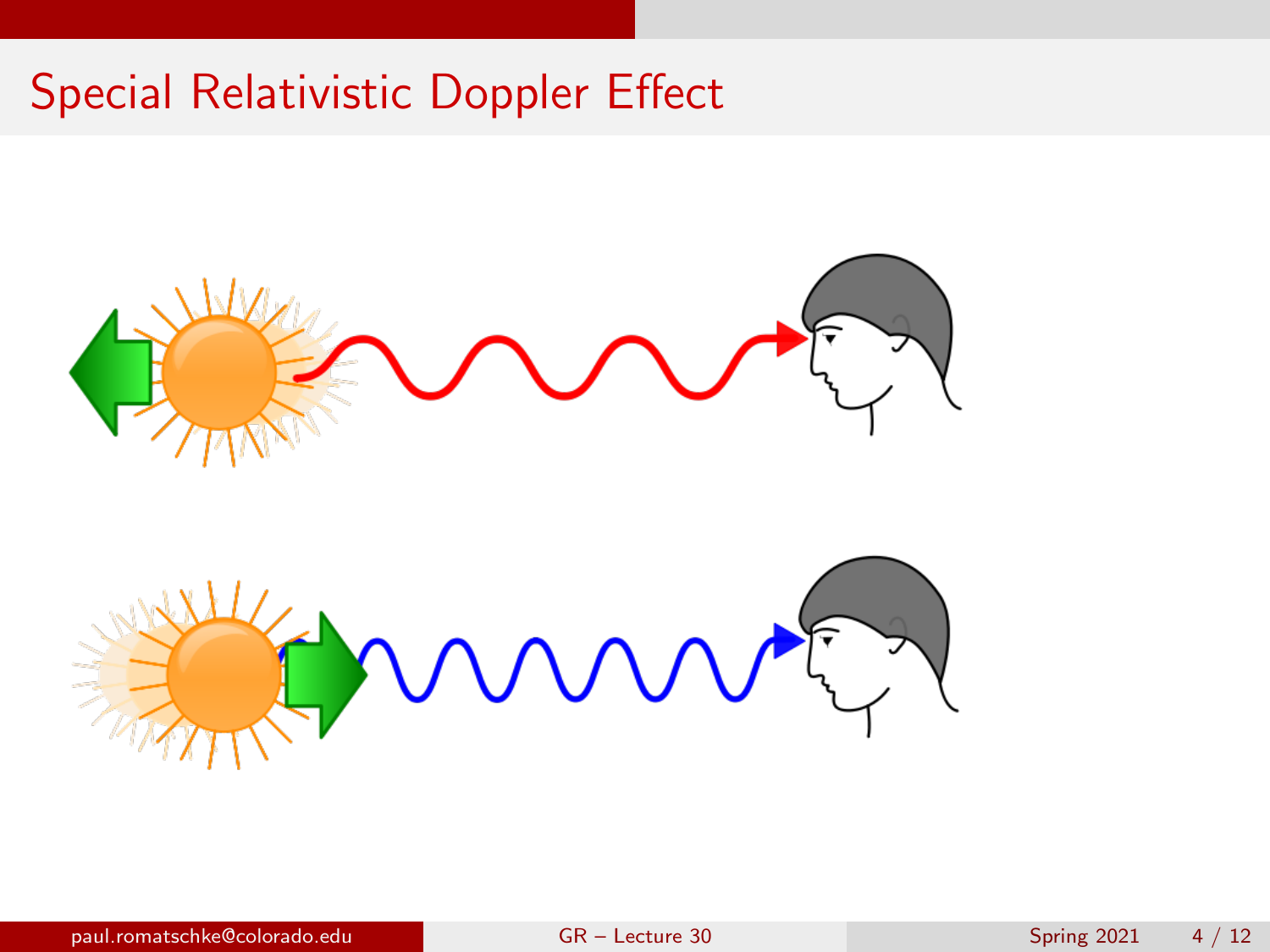- There is a Doppler Effect in Special Relativity for moving objects
- Objects moving away from an observer appear red-shifted
- There is an *additional Doppler effect* in GR
- Similar to what we found in lecture 29, the Doppler effect is present even for non-moving objects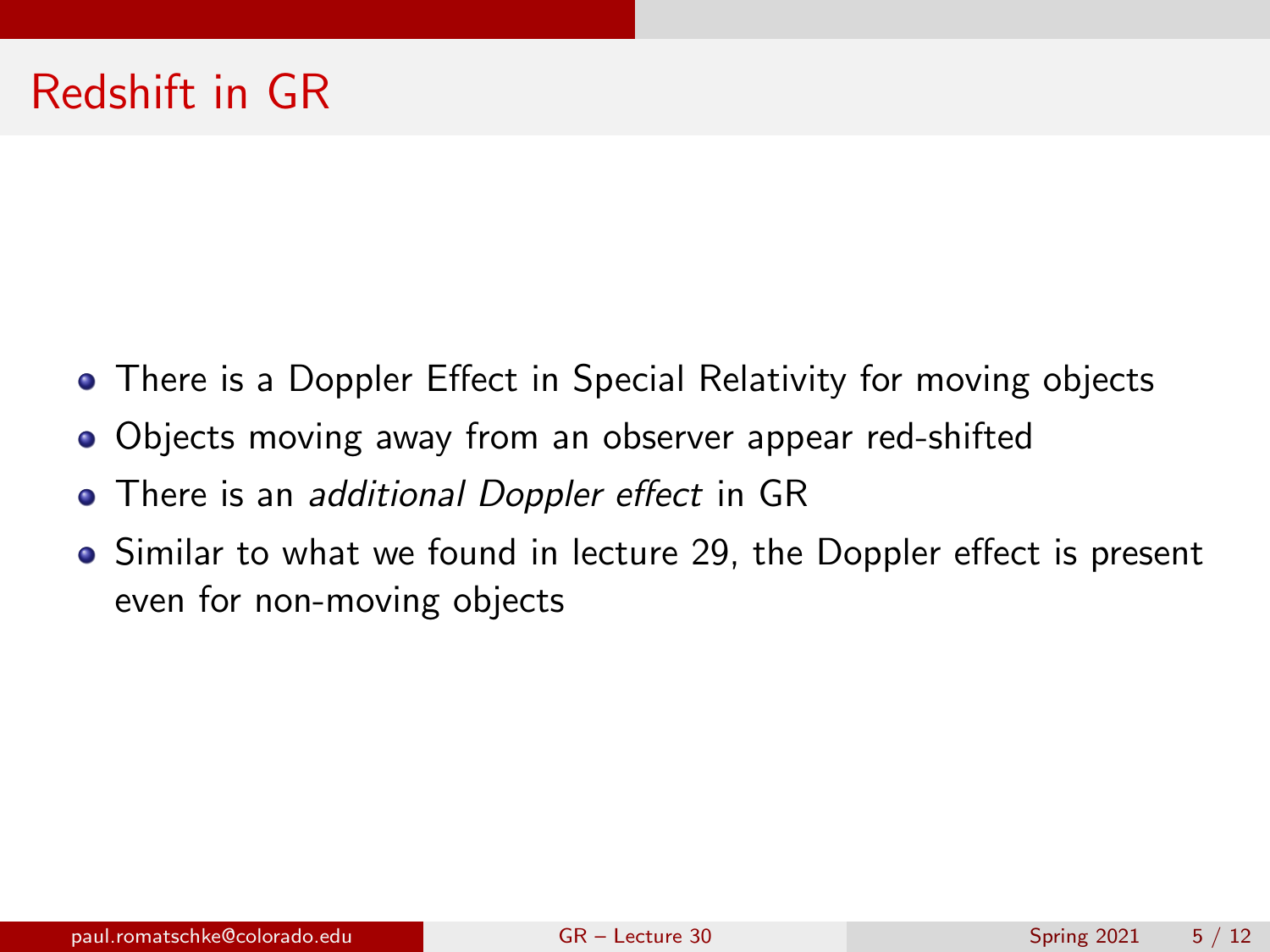#### Doppler effect in GR

- Let's consider two observers, located at coordinates  $r = r_1$  and  $r = r_2$ in a Schwarzschild spacetime
- The observers are not moving, so  $\frac{d\vec{x}}{dt} = 0$  for both
- Observers one and two have proper times  $\tau_1, \tau_2$  given by

$$
d\tau_1^2 = -g_{\mu\nu}dx^{\mu}dx^{\nu}|_{r=r_1} = A(r_1)dt^2, \qquad (30.1)
$$

$$
d\tau_2^2 = -g_{\mu\nu}dx^{\mu}dx^{\nu}|_{r=r_2} = A(r_2)dt^2.
$$
 (30.2)

 $\bullet$  Since we use the same global time coordinate t for both observers, we have

$$
dt^{2} = \frac{d\tau_{1}^{2}}{A(r_{1})} = \frac{d\tau_{2}^{2}}{A(r_{2})}.
$$
 (30.3)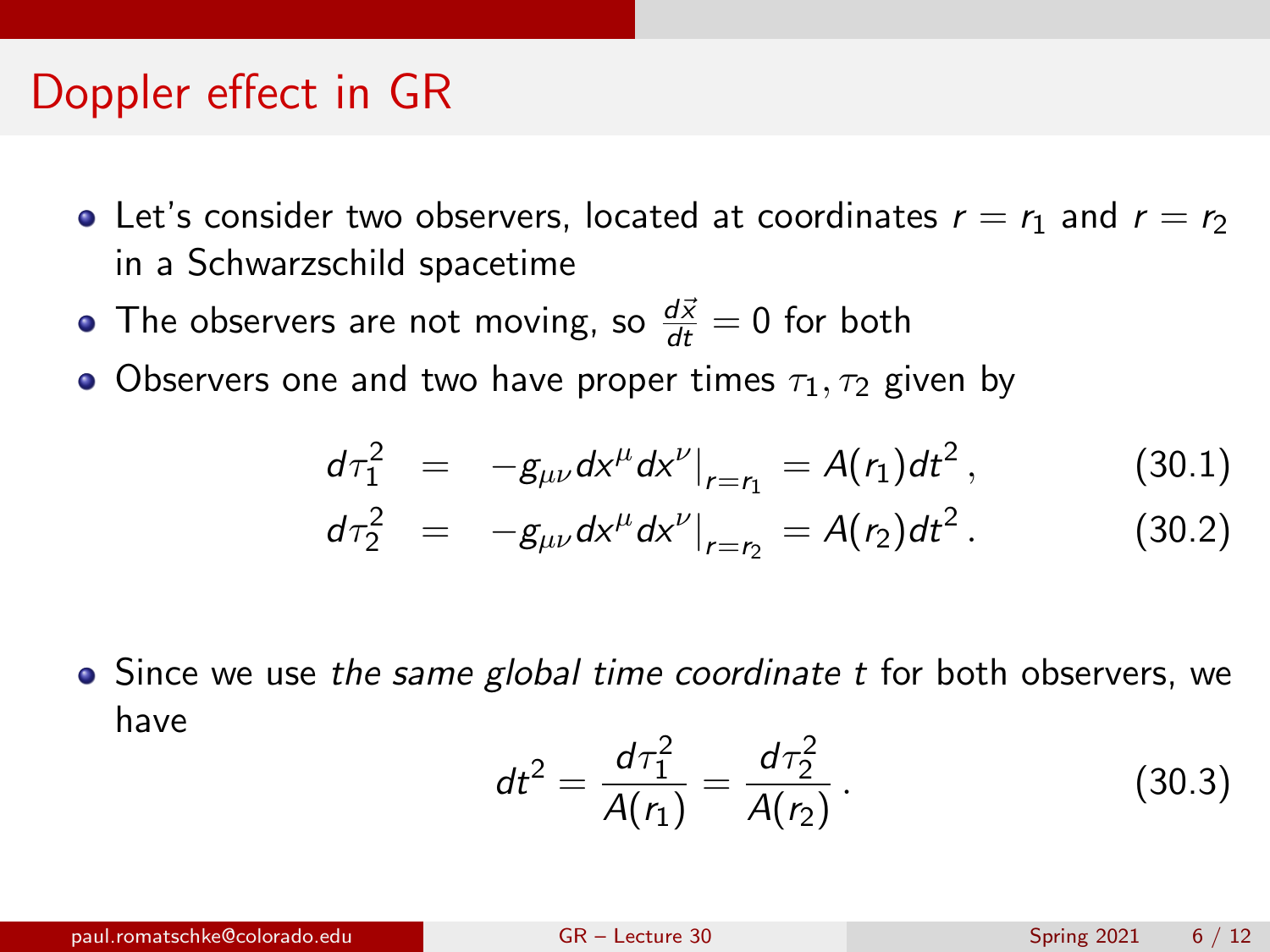# Doppler effect in GR

The local proper time-intervals for observers one and two are related by

$$
\Delta \tau_1 = \sqrt{\frac{1 - \frac{2GM}{r_1}}{1 - \frac{2GM}{r_2}} \Delta \tau_2}.
$$
 (30.4)

- The local frequencies are inverse time intervals  $\omega \propto \frac{1}{\Delta}$ ∆t
- We find that frequencies measured by observer one and two are related by

$$
\omega_1 = \sqrt{\frac{1 - \frac{2GM}{r_2}}{1 - \frac{2GM}{r_1}}}\omega_2.
$$
 (30.5)

• The frequencies differ even though the observers are not moving!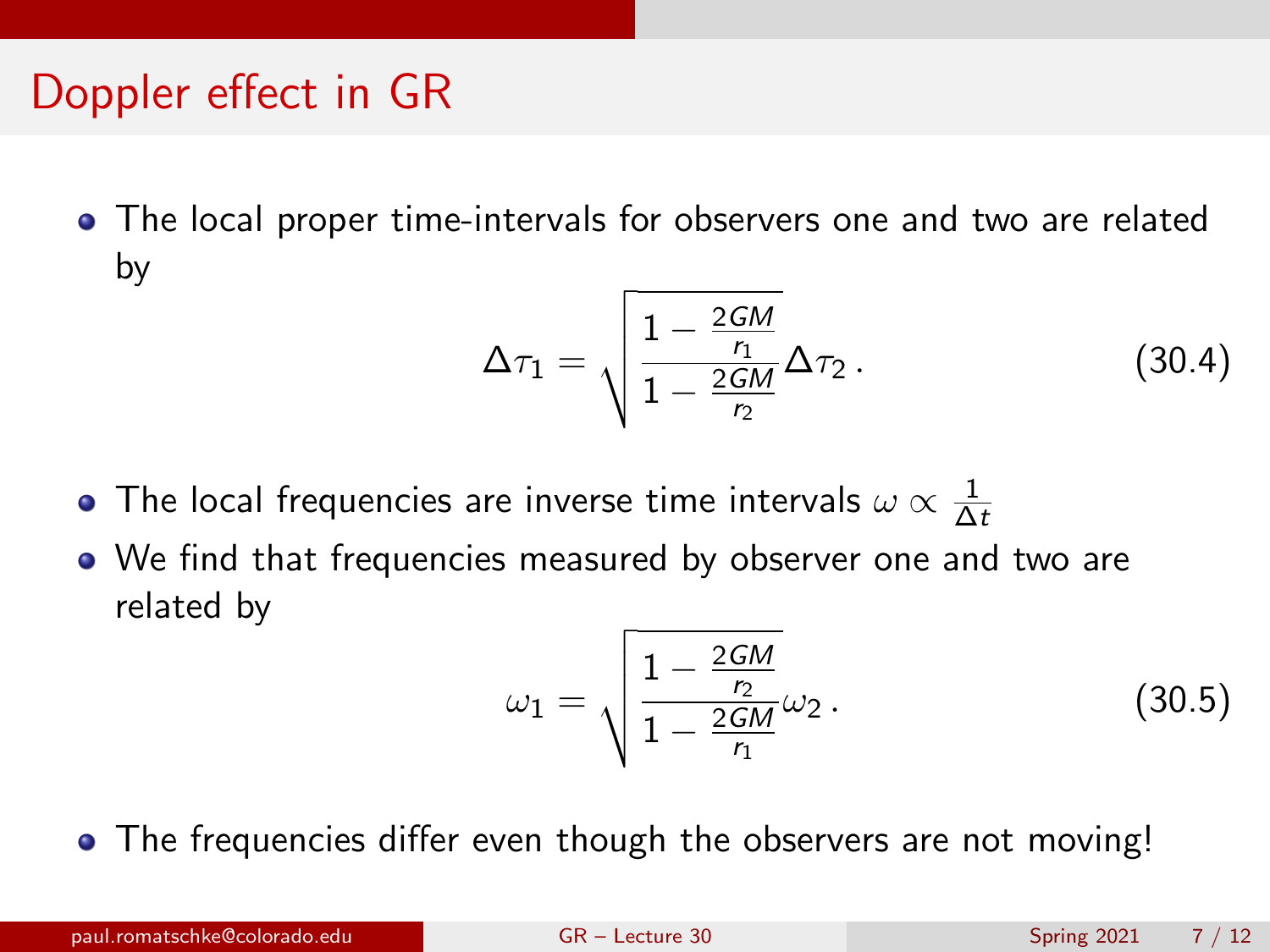# Doppler effect in GR

• Let's consider observer two to be very far away from the central mass:

$$
r_2 \to \infty \tag{30.6}
$$

• Denoting the frequency measured by observer two as  $\omega_2 \rightarrow \omega_{\infty}$ , we have

<span id="page-7-0"></span>
$$
\omega_{\infty} = \omega \times \sqrt{1 - \frac{2GM}{r}}
$$
 (30.7)

where  $r, \omega$  are the radius and frequency of observer one

- Since  $\sqrt{1-\frac{2GM}{r}} < 1$  for  $r > r_{\mathsf{s}}, \ \omega_{\infty} < \omega$
- The frequency  $\omega$  appears redshifted to the distant observer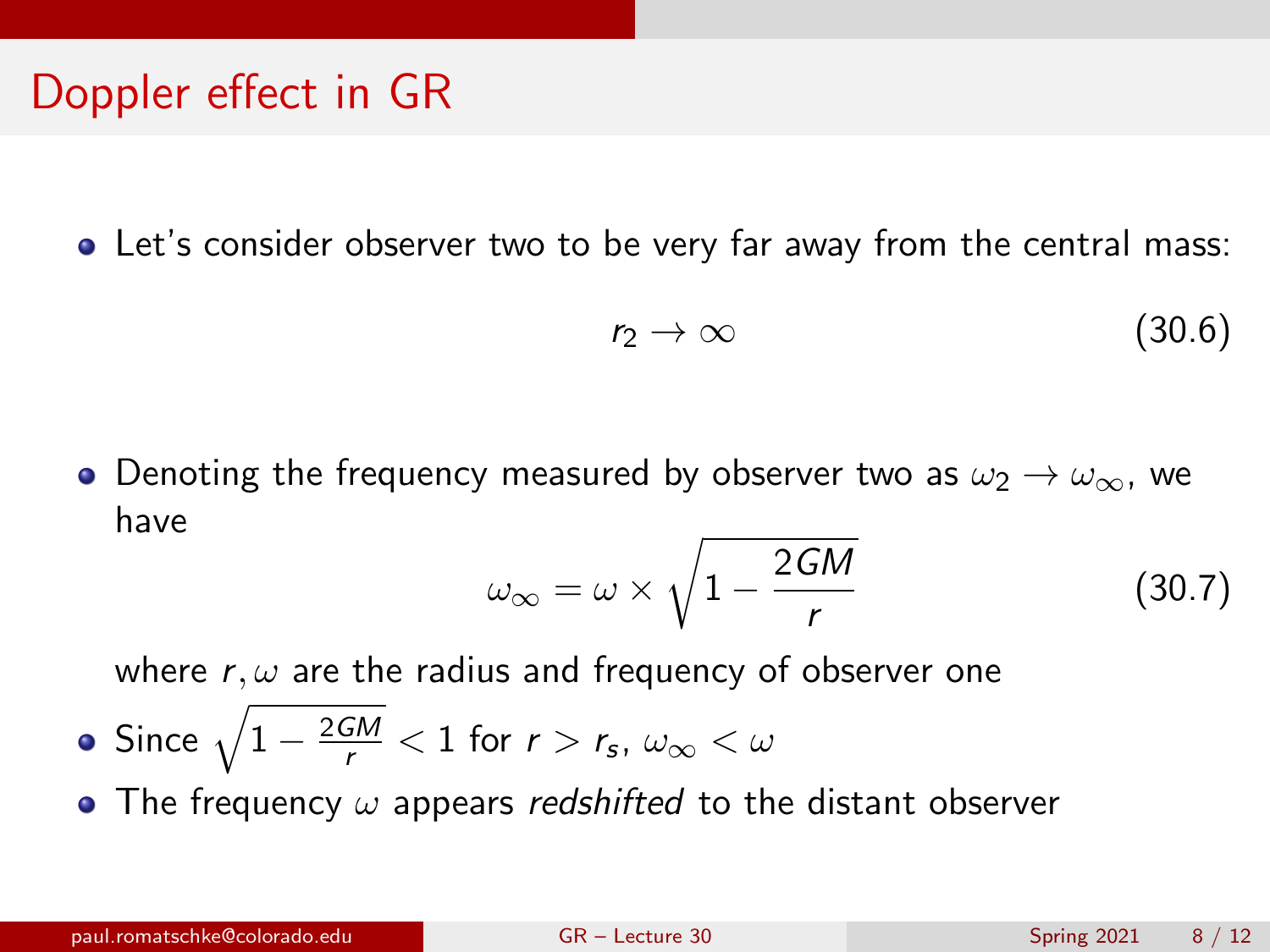#### Gravitational Redshift

- Since both the emitter and observer are at rest, the redshift is not a result of movement
- Instead, it is a gravitational effect
- There is a simple physical interpretation:
- The frequency of a photon is proportional to its energy.

$$
E = 2\pi\omega \tag{30.8}
$$

- However, deep in the gravitational well, the photon has little potential energy
- In order to climb out of the gravitational well, the photon needs to overcome the gravitational potential  $\frac{GM}{r}$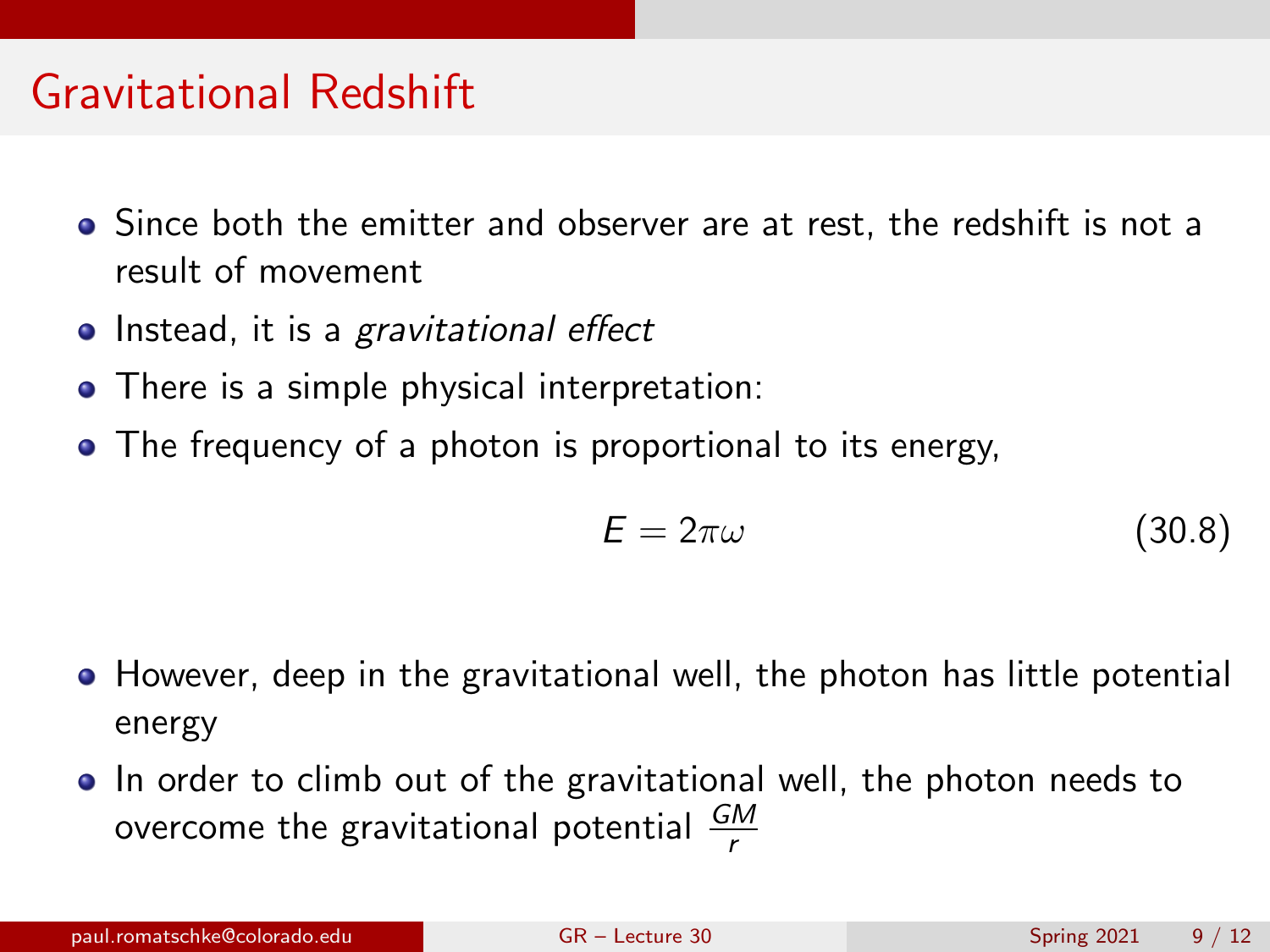#### Gravitational Redshift – Newton Theory

- Let's estimate the gravitational redshift in Newton's theory of gravity
- A photon of frequency  $\omega$  at position r in a gravitational well of mass M has potential energy

$$
E_{\rm pot} = -\frac{GM}{r} \times 2\pi\omega \,. \tag{30.9}
$$

• It's total energy therefore is

$$
E_{\rm tot} = 2\pi\omega \left(1 - \frac{GM}{r}\right). \tag{30.10}
$$

After leaving the potential well at  $r \to \infty$ , the photon's energy is

$$
E_{\text{tot}} = 2\pi\omega_{\infty} = 2\pi\omega \left(1 - \frac{GM}{r}\right) \tag{30.11}
$$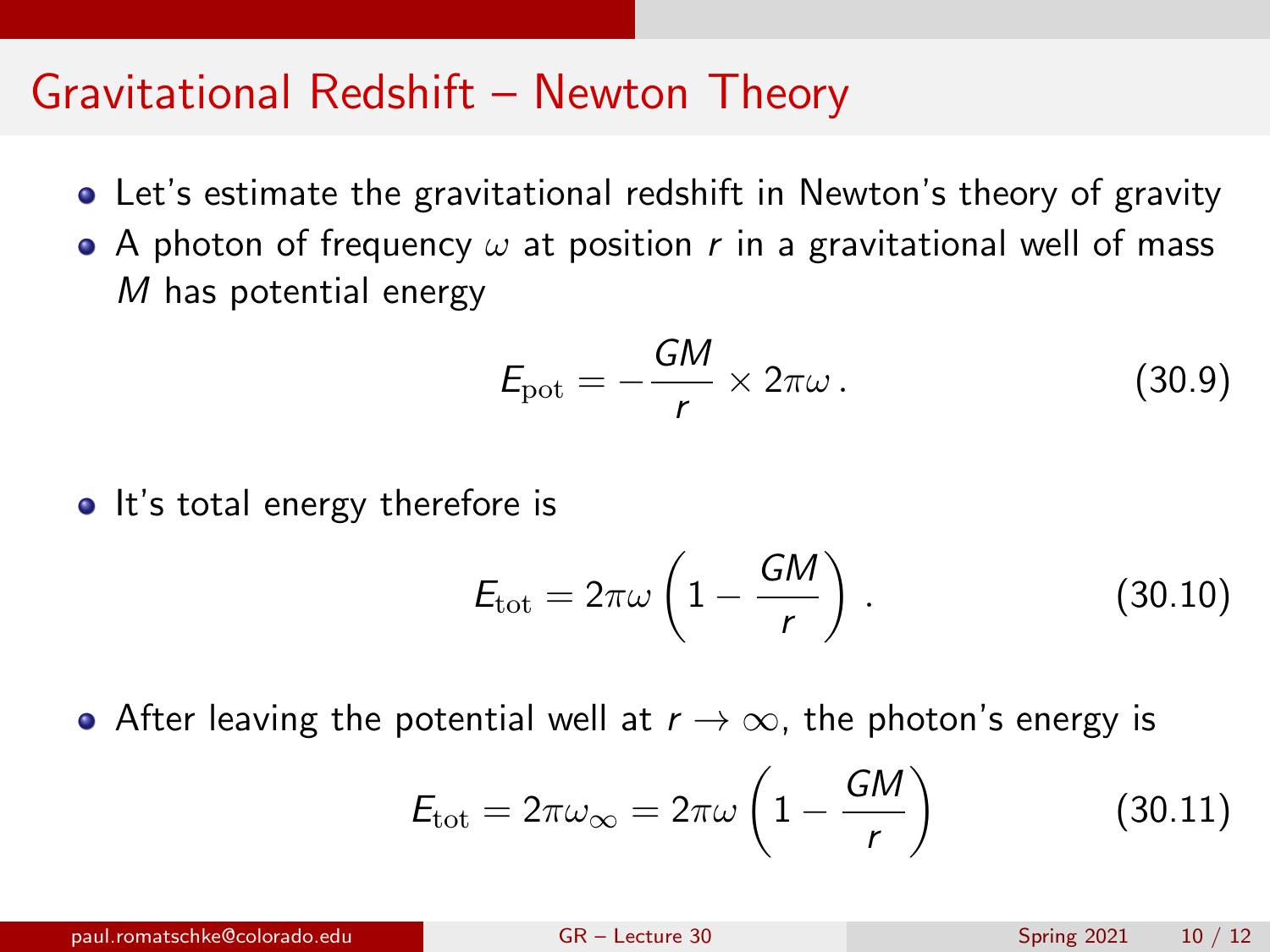#### Newton vs. GR

• In Newton gravity, we therefore expect

$$
\omega_{\infty} = \omega \times \left(1 - \frac{GM}{r}\right) \tag{30.12}
$$

• By contrast, in GR we had [\(30.7\)](#page-7-0)

$$
\omega_{\infty} = \omega \times \sqrt{1 - \frac{2GM}{r}} \simeq \omega \times \left(1 - \frac{GM}{r} + \ldots\right). \tag{30.13}
$$

The GR calculation matches Newton gravity for *weak fields*  $\frac{GM}{r} \ll 1$